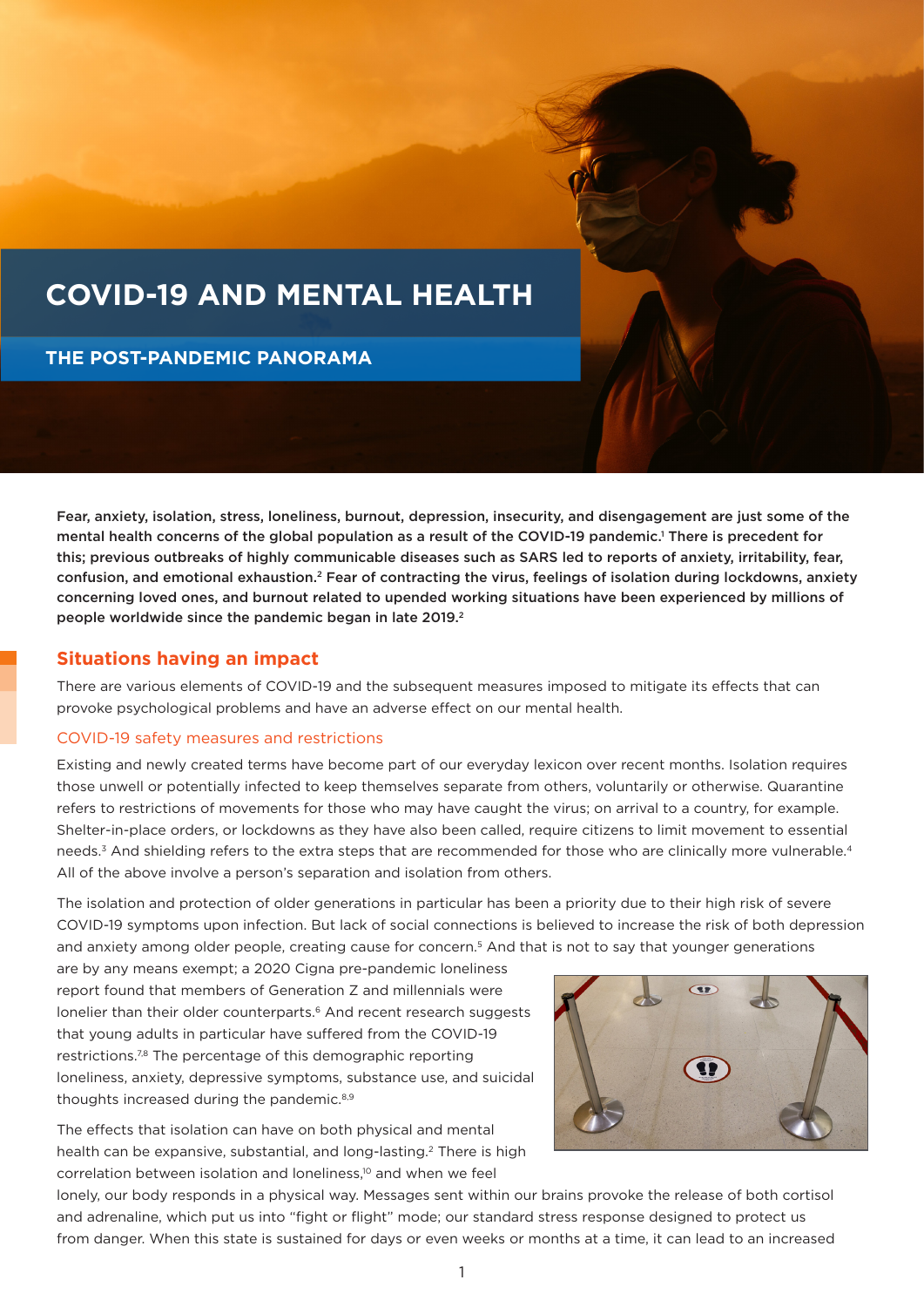risk of cardiovascular disease, impaired immunity, and psychiatric conditions.11 Social isolation has therefore been linked to higher mortality rates, increasing risk of death from conditions such as cardiovascular disease and cancer, in similar ways to physical inactivity and obesity.<sup>12</sup> Physical contact is believed to mitigate the adverse effects of loneliness; a 2020 study found that people who had physical contact felt significantly less neglected and reported better heart rate results.13 While this can be difficult during a pandemic, particularly for those living alone, there are other measures that can be taken. An understanding of the situation and

*The effects that isolation can have on both physical and mental health can be expansive, substantial, and long-lasting.2*

the reasons for the restrictions; along with partaking in hobbies and exercise, has been found to provide perspective and encourage a practical approach to the limitations in place.<sup>14</sup>

### Working situation

For many of us, the pandemic has upended the way we work. For those who continued to go to the workplace, restrictions were implemented and precautionary measures taken. For employees whose offices were closed, our homes became our workplaces; and for others, projects dried up or employment was terminated.

Extensive research confirms that unemployment can cause both psychological and financial trauma; and lead to anxiety and depression.15 Meanwhile, concerns regarding job instability, along with the clashing of work and home; and the challenge to juggle numerous responsibilities have been seen to have a severe negative impact on mental wellbeing.<sup>1</sup> Healthy working from home setups can be negatively or positively impacted by factors such as the support offered by employers, level of autonomy, non-work socialising, and other demands on time and resources within the home.<sup>16</sup>



Burnout, defined as lack of motivation, energy, satisfaction, and efficacy in the workplace in the 11th revision of the International Classification of Diseases, has become more prolific during the pandemic.1,17,18 Intensified job demands and amplified disengagement have combined with growing feelings of isolation, a decline in wellbeing, and increased stress issues to create an unsurprising increase in feelings of burnout among workers.<sup>1</sup>

It is important that the effects caused by the changes in working situation experienced over the last 12+ months are having on our mental health are assessed, and that measures are taken where

appropriate to mitigate negative consequences in the workplace and beyond. As Michelle Leung, HR Officer for International Markets at Cigna, explains: "The future of work would be one where employee wellness becomes a priority. One positive impact of the global pandemic is that it has allowed mental health and wellbeing to rise up the corporate agenda."

# Financial concerns

For some, financial concerns are a day-to-day occurrence. And for many, the COVID-19 pandemic has exacerbated existing worries, particularly where employment has been terminated or where self-employed professionals have

been unable to find work. In the fourth edition of the COVID-19 Global Impact Study, released in December 2020, financial issues were the primary cause of stress among respondents.19

Lower socioeconomic groups generally report poorer mental health; a trend that begins in childhood and continues into adulthood and into the workplace. The Institute for Fiscal Studies has highlighted the potential impact that the pandemic-provoked economic downturn may have, particularly on those in already precarious financial positions.20 The hardest hit are expected to include low-income groups, women, and young workers, as well as those with pre-existing mental health conditions.20

Accompanying financial support with mental health support may be key in helping the newly unemployed overcome this situation.<sup>21</sup>

*It is important that the effects caused by the changes in working situation experienced over the last 12+ months are having on our mental health are assessed.*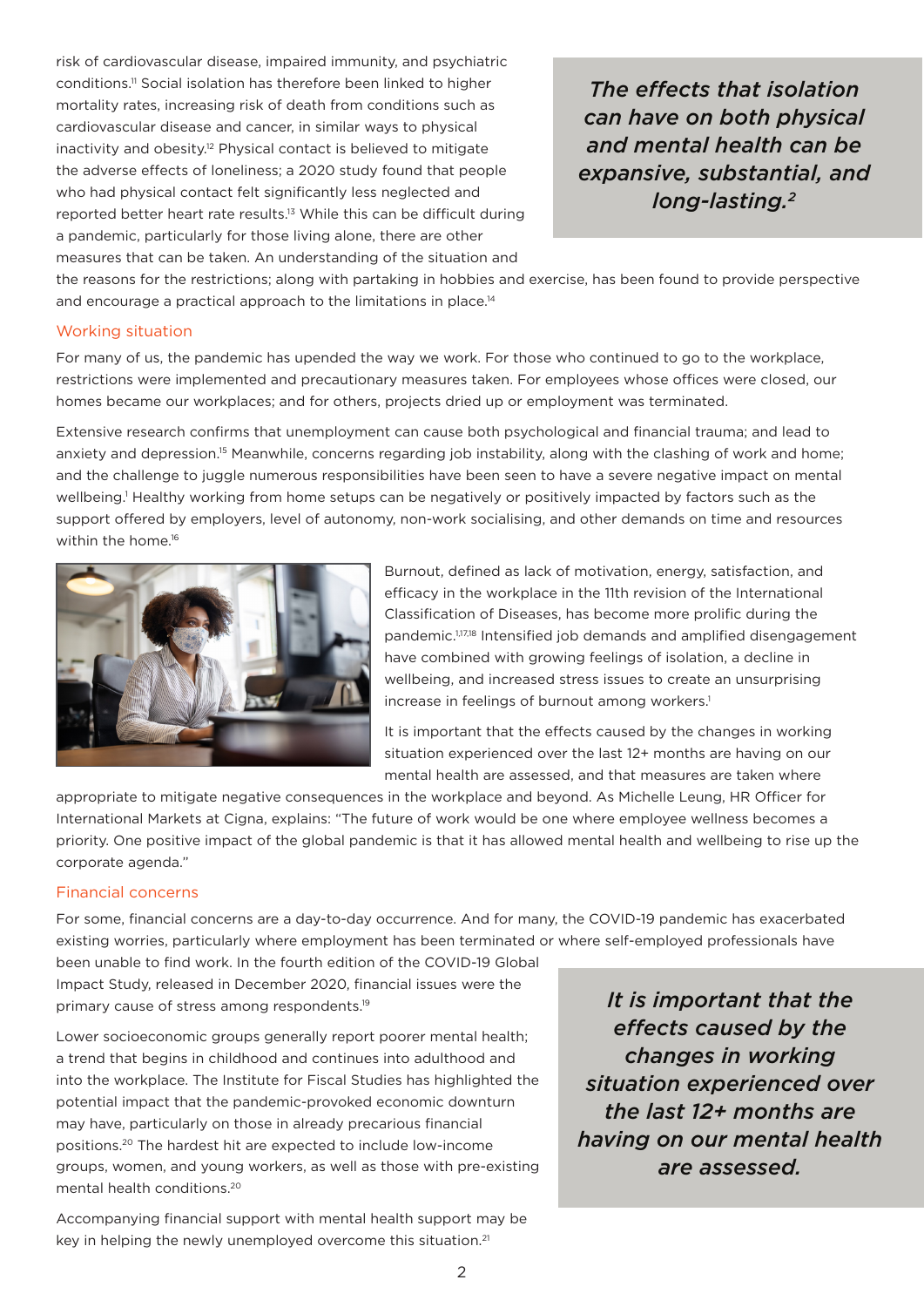# **Caregiving**

The pandemic has put additional stress on caregivers around the world. For those looking after others, the outbreak of COVID-19 has led to increased risk of exacerbated stress, anxiety, and depression. Additional responsibility, long-



distance caregiving, and concern about the potential implications of the COVID-19 virus can all play a part. Now and always, it is vital that caregivers are supported, both physically and psychologically, and that they are given the time and resources to look after themselves, connect with others in similar situations, and seek support when needed.22

#### Bereavement

Losing a loved one is never easy; and during a pandemic, regulations and restrictions can further intensify the situation. Given the highly transmissible nature of the coronavirus, some people have been

unable to visit, care for, or say goodbye to loved ones; many have found themselves grieving in isolation; and restrictions have limited grieving rituals. These factors can all have a profound impact on our mental health as we come to terms with losing someone close to us.23

For those who have lost a loved one to coronavirus, there may be additional trauma. Common reactions and emotions include guilt, distress, and shock, and in some cases, a sense of injustice at someone being taken from them earlier than expected. Seeking comfort from family members, joining online support groups with others who have experienced similar losses, and communicating thoughts and emotions can facilitate the processing of feelings and grief.24

# **Two-way risk: mental health and COVID-19**

A connection between poor mental health and the COVID-19 virus has been made on various levels; not only in terms of virus infection, but also concerning susceptibility to emerging or deteriorating mental health conditions.

#### Risk factors for mental health conditions

Numerous aspects of the pandemic are contributing to both the exacerbation of pre-existing mental health issues and the emergence of new conditions among the global population. And there are various risk factors that have been identified as increasing a person's



risk of anxiety, depression, and symptoms of trauma associated with COVID-19. They include being younger and living in a city, as well as having high levels of concern for personal safety, suffering from pre-existing health conditions, and living with children.<sup>25</sup> Research suggests that the impact an infectious disease pandemic can have on human behaviour can in fact alter the course of the pandemic, and therefore ultimately affect mortality rates, essentially becoming a matter of life and death.<sup>26</sup>

### Mental health conditions caused by COVID-19 infection

Initial investigations into people who have recovered from COVID-19 have looked into the prevalence of mental health conditions among these patients. It is understood that suffering from coronavirus during this pandemic has

*Numerous aspects of the pandemic are contributing to both the exacerbation of pre-existing mental health issues and the emergence of new conditions among the global population.*

led to risk of symptoms related to stress, anxiety, depression, and post-traumatic stress disorder (PTSD). Studies show a correlation between respiratory symptoms and PTSD; with those suffering more acutely and requiring ventilator support reporting greater levels of PTSD. In one study, a third of those put on a ventilator cited extensive PTSD symptoms.27

In addition to respiratory and other symptoms, one of the prevalent indicators of contagion of COVID-19 is the loss of taste and/or smell. This can have a profound impact on psychological state. A strong, concerning correlation between loss of taste and smell and major depressive symptoms has recently been identified, particularly among adults between the ages of 40 and 65.<sup>28</sup>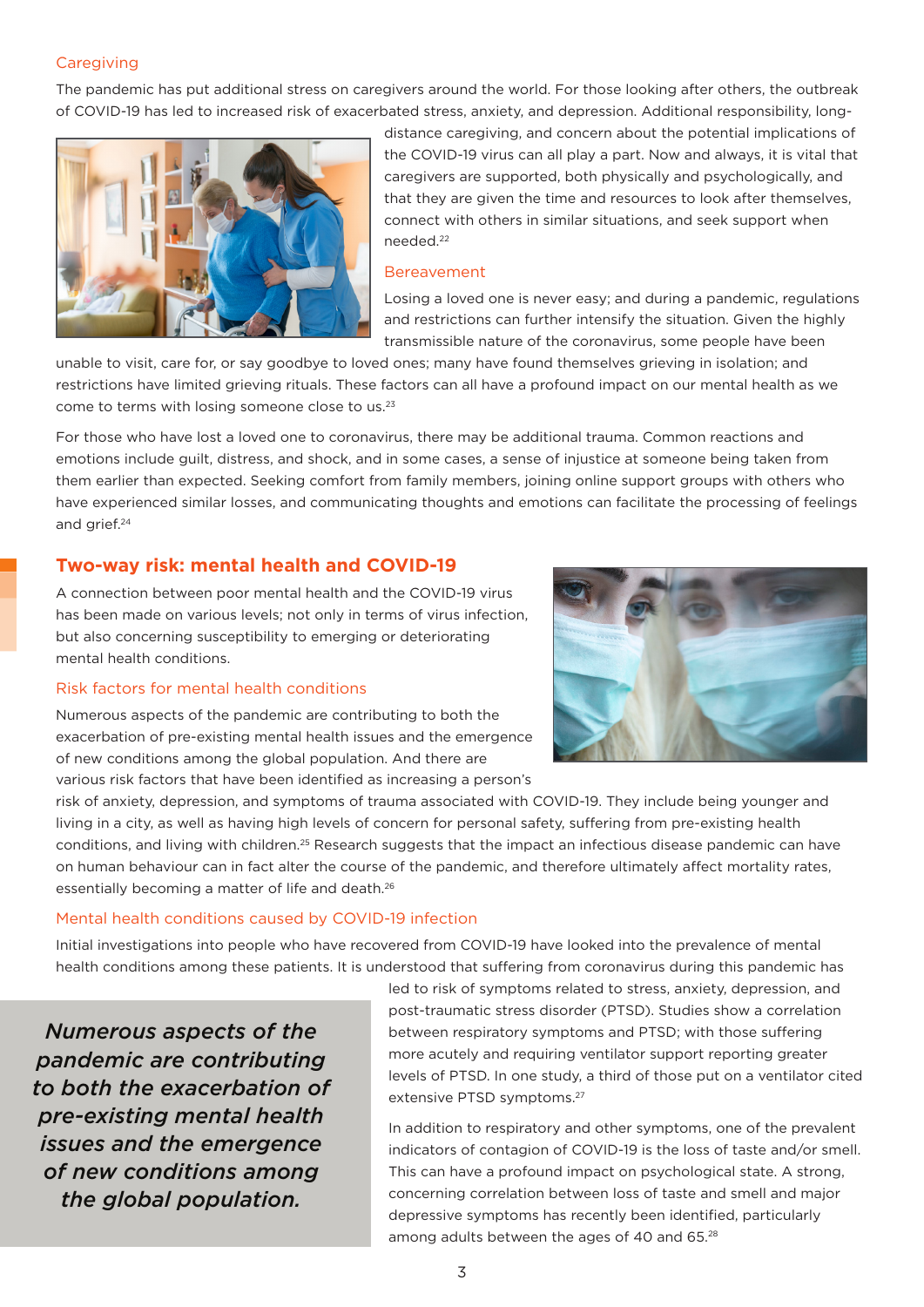# Neurological complications associated with COVID-19

The virus itself can also cause neurological complications, including delirium, agitation, brain inflammation, nerve damage, and stroke.<sup>29,30</sup> Initial research suggests that these complications may be caused by the immune system overreacting to the virus within the body and prohibiting blood from flowing to the brain.<sup>30</sup> Causes of such complications are being further researched by the medical community, and recommendations have been made for wider initial analysis of symptoms.<sup>31</sup>

## The impact of pre-existing mental health conditions

In addition to the mental health concerns arising as a result of the pandemic, experts believe there is a connection between pre-existing mental health conditions and catching

COVID-19. There is also discussion regarding whether underlying psychological conditions can lead to more severe clinical consequences and death.29

# **Mental health services**

Mental health needs to be looked after; just as physical health does. And individuals and entities have a role to play in prioritising the world's mental health in a post-pandemic world.

On a personal level

Recent research identified direct correlation between higher levels of coronavirus-related anxiety and physical symptoms, including

*Looking forward, maintaining hope, and thinking of plans for the future have been found to be instrumental in helping us maintain a positive outlook.34*

fatigue, pain, and gastrointestinal issues.<sup>32</sup> Looking after ourselves and taking steps to practice self-care are key. Following a healthy lifestyle, with a nutritious diet, plenty of exercise, and sufficient sleep, is a positive step in the right direction. Practising mindfulness, acknowledging gratitude, and seeking social support can also all support positive mental health.<sup>33</sup>

Understanding the situation, recognising the need for restrictions, and being aware of our mutual social responsibility can encourage adherence to rules, and relieve some of the associated anxiety and stress. And looking forward, maintaining hope, and thinking of plans for the future have been found to be instrumental in helping us maintain a positive outlook.34

### Employer approach

The mental health problems that are expected to emerge as the COVID-19 pandemic eventually draws to a close should be neither underestimated nor ignored. Employers and employees alike have a role to play in prioritising both the physical and mental health of professionals in the workplace.

"In 2020 mental health and wellbeing has become front-of-mind. Looking ahead, it is crucial that we recognise the importance of building one's mental resilience as a key component in achieving positive health outcomes," comments Michelle Leung.



Prioritising employee wellbeing with workplace initiatives doesn't just benefit the individual employees, but also the organisations themselves. In the UK alone, poor mental health was estimated to cost business up to £45 billion a year.<sup>35</sup> "Employers now realise that looking after their workforce's health goes well beyond simply providing a traditional health insurance package," continues Michelle. "They recognise that employee mental health can make a huge difference to work performance and productivity."

### Pandemic-induced disruption

Extensive disruption to mental health services across the world has been seen as a result of the pandemic. This includes those that

focus on vulnerable populations and people with substance dependencies, as well as those undergoing therapy and counselling sessions.29 Virtual telemedicine services have gone some way to bridge the gap, but in doing so have exposed limits in reach and coverage; primarily among those in less technologically-aware and lower socioeconomic groups.29,36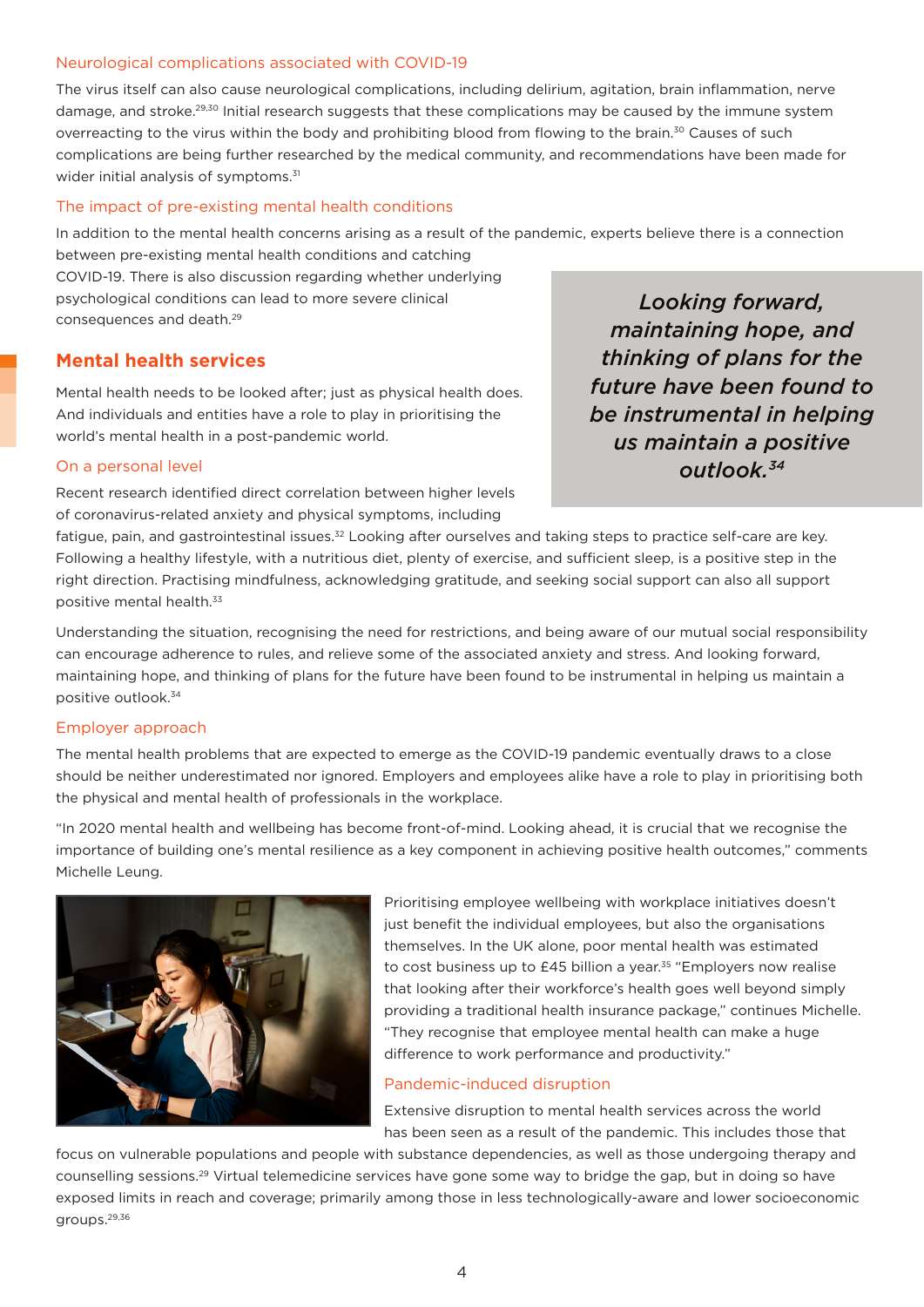#### Opportunity for dialogue

The COVID-19 pandemic has offered a handful of silver linings. The opportunity to begin a conversation and facilitate dialogue surrounding mental health may well be one of them. There is still stigma associated with psychological health problems<sup>37</sup> and this global pandemic may be our chance to begin to deconstruct this stigma, and paye the way for open, honest conversations about mental health.

In the same way there is a medical need to assess and treat those suffering from long Covid and other physical repercussions of COVID-19, we also need to address both short-term and long-term mental health problems associated with the pandemic. This is vital for the health and wellbeing of society. And not only that; experts believe that psychological conditions provoked by the pandemic have the potential to hinder social and economic progress as we navigate our way out of the current situation.<sup>25</sup> And as with the curbing of the spread of the COVID-19 virus itself, the healthy psychological wellness of the world will require a global, united effort.

#### Written by:

Eleanor Montgomery, Wellbeing Editorial

#### Reviewd by:

Dr. Alejandro de Molnár d'Árkos Millorete, Associate Medical Director Europe and Global Segments (EGS)



#### References:

- 1. What Covid-19 Has Done to Our Well-Being, in 12 Charts. Harvard Business Review. [https://hbr.org/2021/02/what-covid-19-has-done-to-our](https://hbr.org/2021/02/what-covid-19-has-done-to-our-well-being-in-12-charts)[well-being-in-12-charts.](https://hbr.org/2021/02/what-covid-19-has-done-to-our-well-being-in-12-charts) February 10, 2021. Accessed April 7, 2021.
- 2. Brooke SK, et al. The psychological impact of quarantine and how to reduce it: rapid review of the evidence. Rapid Review| Volume 395, Issue 10227, p912-920, March 14, 2020. Published February 26, 2020. doi: 10.1016/S0140-6736(20)30460-8.
- 3. Our New COVID-19 Vocabulary—What Does It All Mean? Yale Medicine.<https://www.yalemedicine.org/news/covid-19-glossary>. April 7, 2020. Accessed April 7, 2021.
- 4. Advice for people at high risk from coronavirus (clinically extremely vulnerable). NHS. [https://www.nhs.uk/conditions/coronavirus-covid-19/](https://www.nhs.uk/conditions/coronavirus-covid-19/people-at-higher-risk/advice-for-people-at-high-risk/) [people-at-higher-risk/advice-for-people-at-high-risk/.](https://www.nhs.uk/conditions/coronavirus-covid-19/people-at-higher-risk/advice-for-people-at-high-risk/) Reviewed April 1, 2021. Accessed April 7, 2021.
- 5. Robb CE, et al. Associations of Social Isolation with Anxiety and Depression During the Early COVID-19 Pandemic: A Survey of Older Adults in London, UK. Front Psychiatry. 2020; 11: 591120. Published online 2020 Sep 17. doi:10.3389/fpsyt.2020.591120.
- 6. Loneliness and the workplace. Cigna 2020 US Report. [https://www.cigna.com/static/www-cigna-com/docs/about-us/newsroom/studies-and](https://www.cigna.com/static/www-cigna-com/docs/about-us/newsroom/studies-and-reports/combatting-loneliness/cigna-2020-loneliness-factsheet.pdf)[reports/combatting-loneliness/cigna-2020-loneliness-factsheet.pdf](https://www.cigna.com/static/www-cigna-com/docs/about-us/newsroom/studies-and-reports/combatting-loneliness/cigna-2020-loneliness-factsheet.pdf). Accessed April 7, 2021.
- 7. Czeisler MÉ et al. Mental Health, Substance Use, and Suicidal Ideation During the COVID-19 Pandemic United States, June 24–30, 2020. Morbidity and Mortality Weekly Report. Centers for Disease Control and Prevention. Weekly / August 14, 2020 / 69(32);1049–1057. [https://www.](https://www.cdc.gov/mmwr/volumes/69/wr/mm6932a1.htm) [cdc.gov/mmwr/volumes/69/wr/mm6932a1.htm.](https://www.cdc.gov/mmwr/volumes/69/wr/mm6932a1.htm) Accessed April 7, 2021.
- 8. Adults Under 24: The Loneliest Age Group During COVID-19 Restrictions. Healthline. [https://www.healthline.com/health-news/adults-under-24](https://www.healthline.com/health-news/adults-under-24-the-loneliest-age-group-during-covid-19-restrictions) [the-loneliest-age-group-during-covid-19-restrictions](https://www.healthline.com/health-news/adults-under-24-the-loneliest-age-group-during-covid-19-restrictions). Accessed April 7, 2021.
- 9. The Implications of COVID-19 for Mental Health and Substance Use. Kaiser Family Foundation. [https://www.kff.org/coronavirus-covid-19/issue](https://www.kff.org/coronavirus-covid-19/issue-brief/the-implications-of-covid-19-for-mental-health-and-substance-use/)[brief/the-implications-of-covid-19-for-mental-health-and-substance-use/.](https://www.kff.org/coronavirus-covid-19/issue-brief/the-implications-of-covid-19-for-mental-health-and-substance-use/) Published February 10, 2021. Accessed April 7, 2021.
- 10. Ge L, et al. Social isolation, loneliness and their relationships with depressive symptoms: A population-based study. Published August 23, 2017. doi:10.1371/journal.pone.0182145.
- 11. COVID-19 and Mental Health: How Social Isolation Impacts Your Brain. Knowing Neurons. [https://knowingneurons.com/2020/07/27/covid-19](https://knowingneurons.com/2020/07/27/covid-19-and-mental-health/) [and-mental-health/.](https://knowingneurons.com/2020/07/27/covid-19-and-mental-health/) Published July 27, 2020. Accessed April 7, 2021.
- 12. Alcaraz KI, et al. Social Isolation and Mortality in US Black and White Men and Women. American Journal of Epidemiology. 188(1), January 2019, 102–109. doi:10.1093/aje/kwy231.
- 13. Heatley Tejada A, et al. Physical Contact and Loneliness: Being Touched Reduces Perceptions of Loneliness. Adapt Human Behav Physiol. 2020 May 26: 1–15. doi:10.1007/s40750-020-00138-0 [Epub ahead of print].
- 14. Kemp O, et al. The psychological impact of COVID19 on a shielding high-risk cohort. Scottish Medical Journal. 65: 4: 120-122. doi:10.1177/0036933020951900.